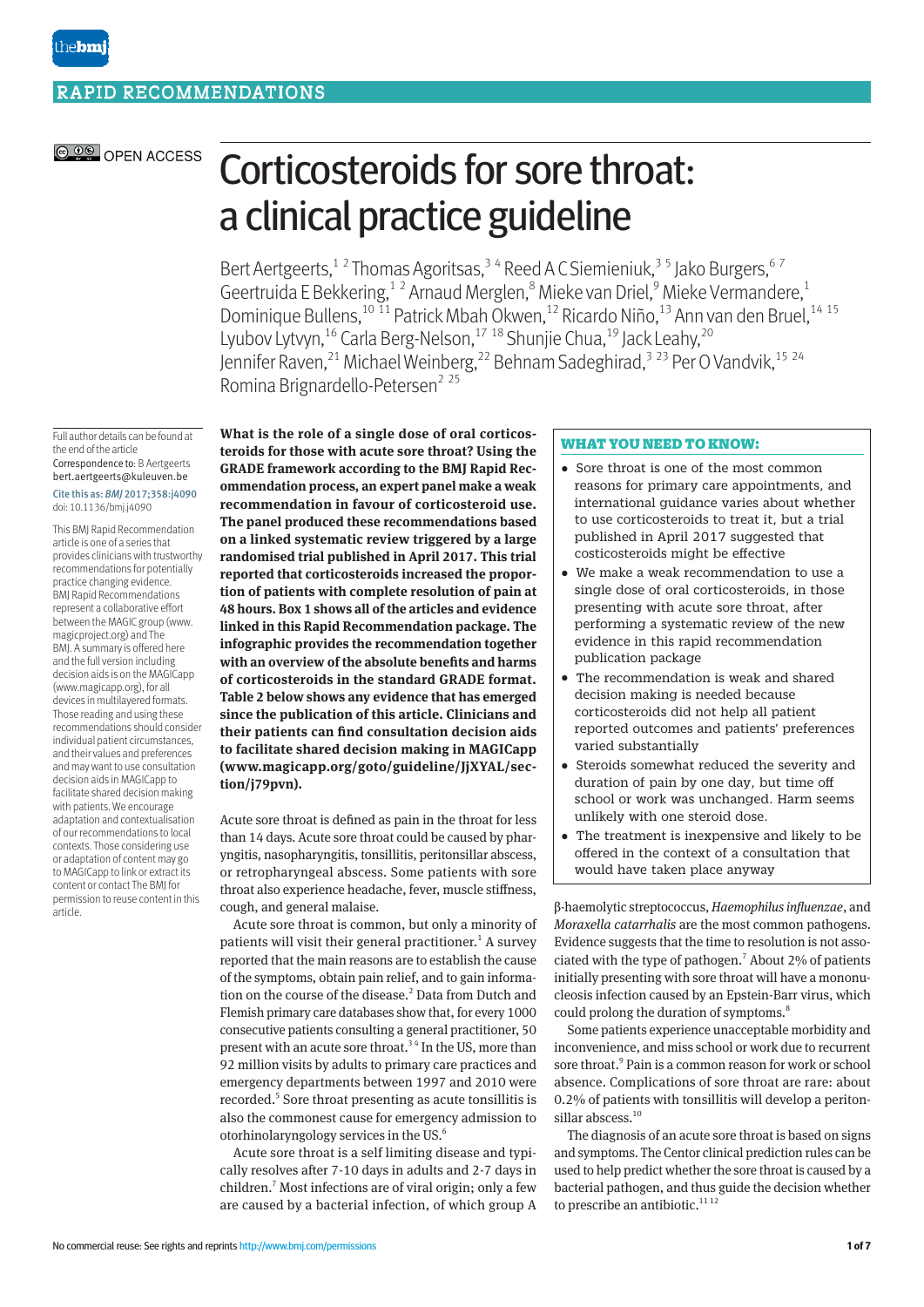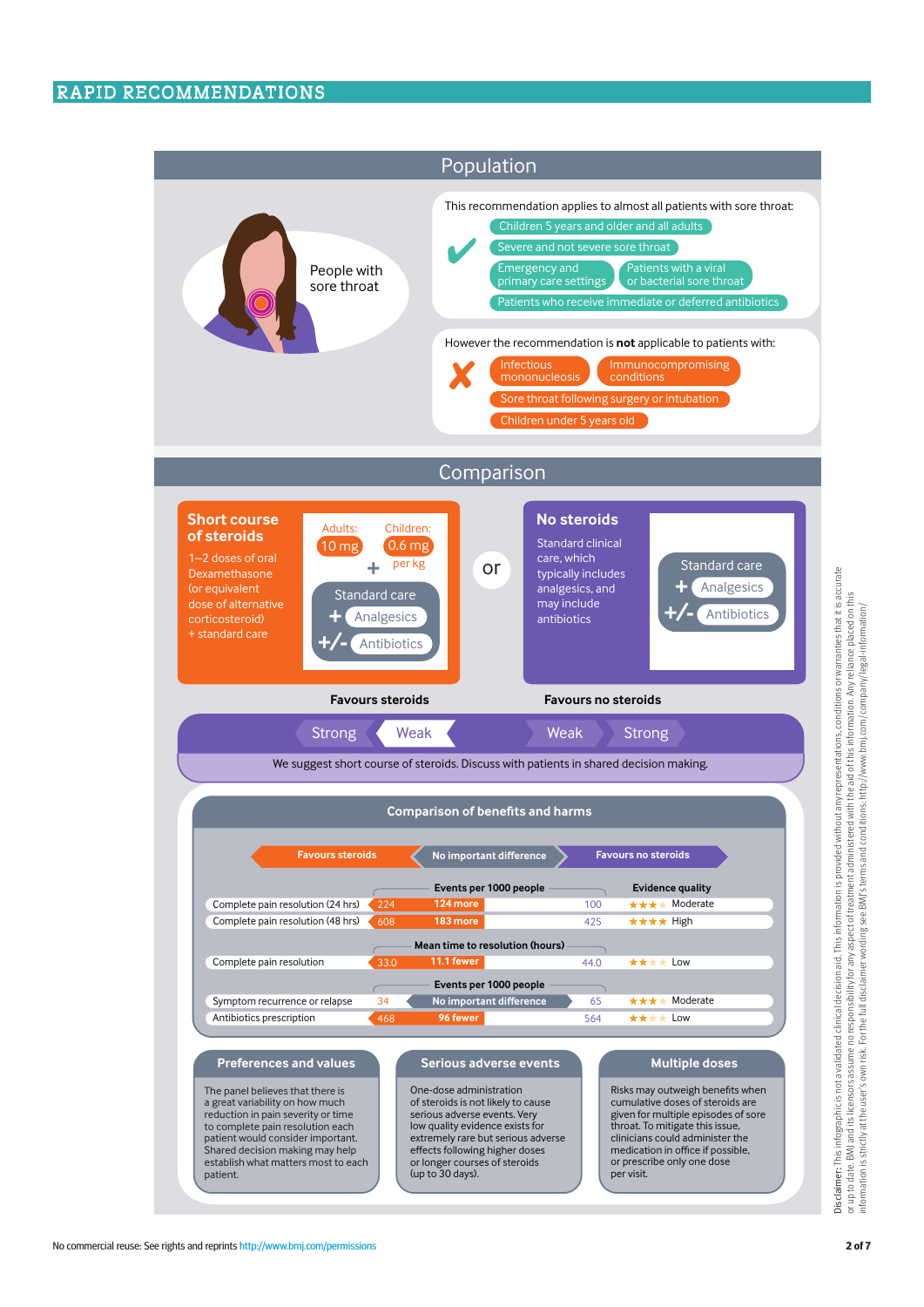Box 1| Linked articles in this *BMJ* Rapid Recommendations cluster

- Aertgeerts B, Agoritsas T, Siemieniuk RAC, et al. Corticosteroids for sore throat: a clinical practice guideline. *BMJ* 2017;358:j4090. doi:10.1136/bmj.j4090
	- Summary of the results from the Rapid Recommendation process
- Sadeghirad B, Siemieniuk RA, Brignardello-Petersen R, et al. Corticosteroids for treatment of sore throat: a systematic review and meta-analysis of randomised trials. *BMJ* 2017;358:j3887. doi:10.1136/bmj.j3887
	- Review of all available randomised trials that assessed corticosteroids as adjunct treatment versus standard care for sore throat.
- MAGICapp (www.magicapp.org/goto/guideline/JjXYAL/ section/j79pvn)
- Expanded version of the results with multilayered recommendations, evidence summaries, and decision aids for use on all devices

Most guidelines recommend paracetamol or ibuprofen as the first choice treatment.<sup>13</sup> The use of corticosteroids is mentioned in few, and is generally discouraged (table 1). Antibiotics are probably not helpful for pain relief in an episode of acute sore throat caused by viruses, but may help those with a bacterial infection.<sup>1415</sup> Recommended management of sore throat varies widely, and table 1 summarises current guidelines.

## **The evidence**

The linked systematic review reports the effects of corticosteroids when added to standard care in patients with acute sore throat.<sup>16</sup>

Figure 1 gives an overview of the number and types of patients included, the study funding, and patient involvement, as well as a summary of the benefits and harms of corticosteroids for treating acute sore throat.

The panel identified eight patient-important outcomes needed to inform the recommendation: complete resolution of pain, time to onset of pain relief, pain severity, need for antibiotics, days missed from school or work, recurrence of symptoms, duration of bad or non-tolerable symptoms, and adverse effects. The included studies reported on all patient-important outcomes, except for duration of bad or non-tolerable symptoms. Regarding pain, the panel appraised the likelihood of complete resolution of pain at 24 hours and 48 hours, as well as the mean time to complete resolution of pain and the mean time to onset of pain relief.

Although most of the studies (80%) were conducted in emergency departments, they accounted for 54% of all patients enrolled across studies. The remaining 46% were enrolled in the studies conducted in primary care

| Table 1   Current guidance for treatment of patients with sore throat |            |             |               |                   |                |
|-----------------------------------------------------------------------|------------|-------------|---------------|-------------------|----------------|
|                                                                       |            |             |               | Corticosteroids   |                |
|                                                                       | Ibuprofen  | Paracetamol | Antibiotics   | <b>For adults</b> | For children   |
| $EBM$ guidelines <sup>11</sup>                                        | Supportive | Supportive  | Conditionally | Supportive        | Not applicable |
| SIGN <sup>6</sup>                                                     | Supportive | Supportive  | Conditionally | Not supportive    | No comment     |
| NHG <sup>12</sup>                                                     | Supportive | Supportive  | Conditionally | Not recommended   | No comment     |
| BC guidelines $13$                                                    | No comment | No comment  | Against       | No comment        | No comment     |
| $UpToDate^{14}$                                                       | Against    | No comment  | No comment    | Supportive        | No comment     |

## HOW THE RECOMMENDATION WAS CREATED

A large randomised controlled trial published in April 2017<sup>21</sup> found that corticosteroids increased the proportion of patients with complete resolution of symptoms at 48 hours. However, corticosteroids did not seem to decrease the duration of moderately bad symptoms, pain severity, healthcare attendance, days missed from school or work, or the consumption of delayed antibiotics. This study adds to the body of evidence that suggests that, although corticosteroids probably have benefits in patients with sore throat, these benefits may be modest.  $2^{2 \cdot 25}$  The Rapid Recommendations team felt that the study, when considered in context of the full body of evidence, might change practice.<sup>2</sup>

Our international panel—including general practitioners, general internists, paediatricians, an otorhinolaryngologist, epidemiologists, methodologists, statisticians, and people with lived experience of sore throat—decided what was the scope of the recommendation and the outcomes that are most important to patients. After a parallel team conducted a systematic review on the benefits and harms of corticosteroids,<sup>16</sup> and a systematic search for evidence about patients' values and preferences (appendix 1 on bmj.com), the panel met to discuss the evidence and formulate a recommendation. No person had financial conflicts of interest; intellectual and professional conflicts were minimised and managed (appendix 2 on bmj.com).

The panel followed the *BMJ* Rapid Recommendations procedures for creating a trustworthy recommendation,  $2627$  including using the GRADE approach to critically appraise the evidence and create recommendations (appendix 3 on bmj.com).<sup>28</sup> The panel considered the balance of benefits, harms, and burdens of the drug, the quality of the evidence for each outcome, typical and expected variations in patient values and preferences, and acceptability.29 Recommendations can be strong or weak, for or against a course of action.

settings, and the panel was therefore confident that the evidence was applicable to them as well. Most of the studies focused in adults only (60%). The studies that focused only on children (three studies, 2% of all the patients enrolled in the studies) did not include children younger than 5 years old, and thus the recommendation does not apply to younger ages.

Since the randomised controlled trials focused on patients who did not have recurrent episodes of sore throat, the panel was less confident of the applicability of the evidence to such patients, and the recommendation therefore does not apply to them. Similarly, the panel did not consider patients with sore throat after surgery or intubation, nor immunocompromised patients.

## **Understanding the recommendation**

The recommendation for using corticosteroids made by the panel was weak because of the modest reduction of symptoms and the large variability in patient preferences.

The panel is confident that the recommendation applies to almost all patients with acute sore throat: children 5 years and older and adults, severe and not severe sore throat, patients who receive immediate antibiotics and those who receive deferred antibiotics, patients with a viral or bacterial sore throat, and patients who seek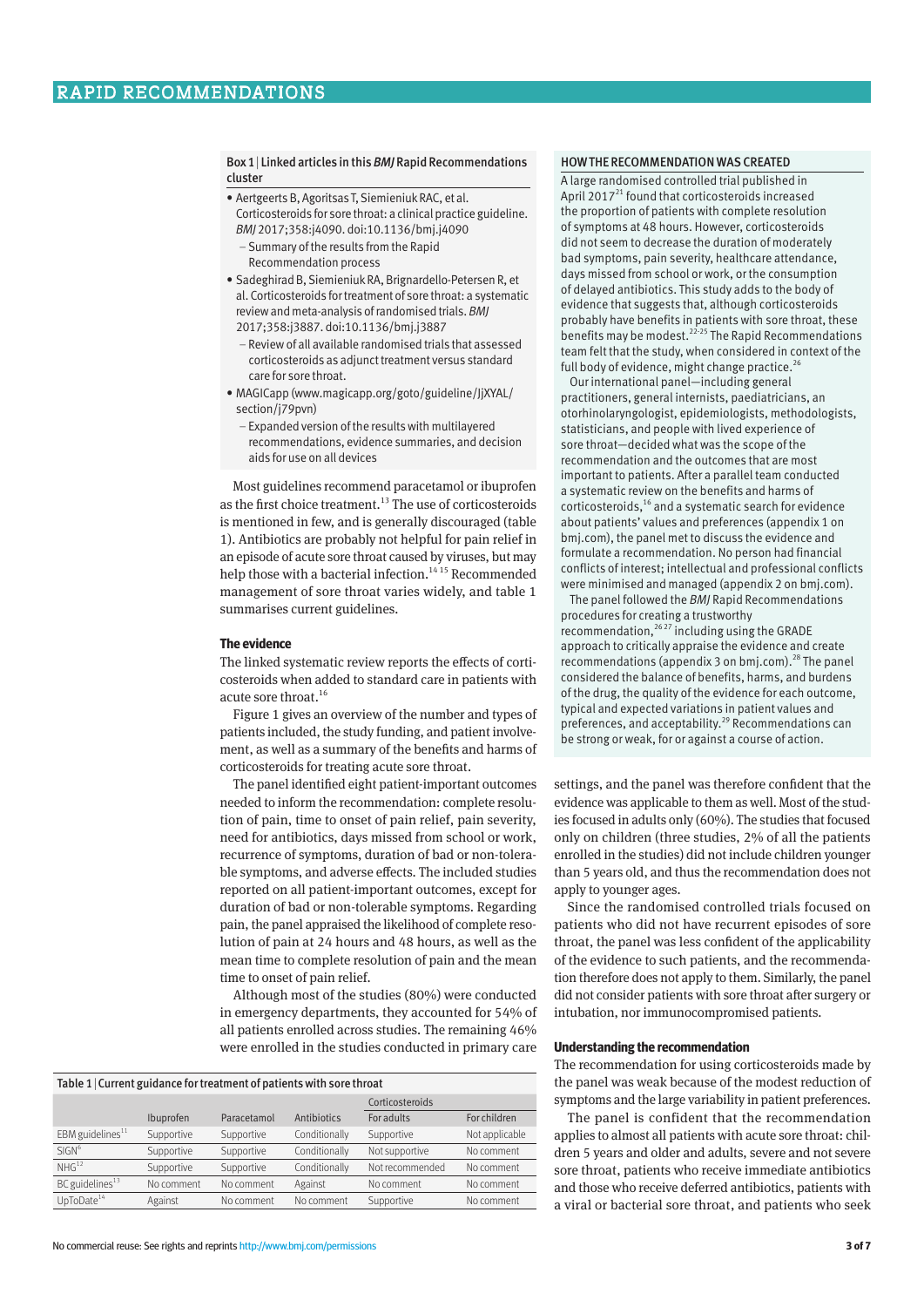# RAPID RECOMMENDATIONS



Fig 1| Characteristics of patients and trials included in systematic review of effects of corticosteroids on acute sore throat

care in the emergency department as well as those who attend primary care. The systematic review contained adequate representation from such groups and settings, and results were consistent (that is, absence of credible subgroup effects), for example, between trials of children and adults, and those seen in emergency departments and in primary care offices.<sup>16</sup>

## Absolute benefits and harms

Although the evidence indicates that the treatment works on average, it did not reduce the severity of pain dramatically and failed to improve several other patient-important outcomes.

The infographic explains the recommendation and provides an overview (GRADE summary of findings) of the absolute benefits and harms of corticosteroids. Estimates of baseline risk for effects come from the control arms of the trials.16 The infographic also leads to point-of-care formats in the MAGICapp, including consultation decision aids designed to support shared decision making with patients. $17$ 

Considering the evidence and its certainty, the panel was confident that:

- •  Corticosteroids increase the chance of complete resolution of pain at 24 and 48 hours, reduce the severity of pain, and shorten the time to onset of pain relief (GRADE high to moderate quality evidence)
- •  Corticosteroids are unlikely to reduce recurrence or relapse of symptoms or days missed from school or work (GRADE moderate quality evidence)
- •  A single dose of corticosteroids is unlikely to cause serious adverse events
	- The randomised trials did not report any major event attributable to single dose corticosteroids (GRADE moderate quality evidence)
	- The panel also considered evidence from observational studies that used higher doses of steroids. A large retrospective US cohort study of private insurance claims assessed adverse events in 327452 adults who received an outpatient prescription of corticosteroids.<sup>18</sup> There was a small absolute increase in the rate of sepsis, venous thromboembolism, and fracture in the first 30 days (GRADE low quality evidence, due to suboptimal verification of diagnosis in large databases and confounding by indication<sup>19</sup>). The panel agreed that such events seemed unlikely with single dose steroids
	- Similarly, among paediatric populations, indirect evidence from a meta-analysis of 44 randomised trials did not report any major adverse events in patients with conditions requiring a short course of corticosteroids (such as asthma, bronchiolitis, croup, wheeze, and pharyngitis or tonsillitis)<sup>20</sup>
- •  There are no differences in the relative effects of corticosteroids (when compared with usual care) between primary care settings and emergency departments
- It is unlikely that new information will change interpretation for outcomes that are high to moderate quality of evidence.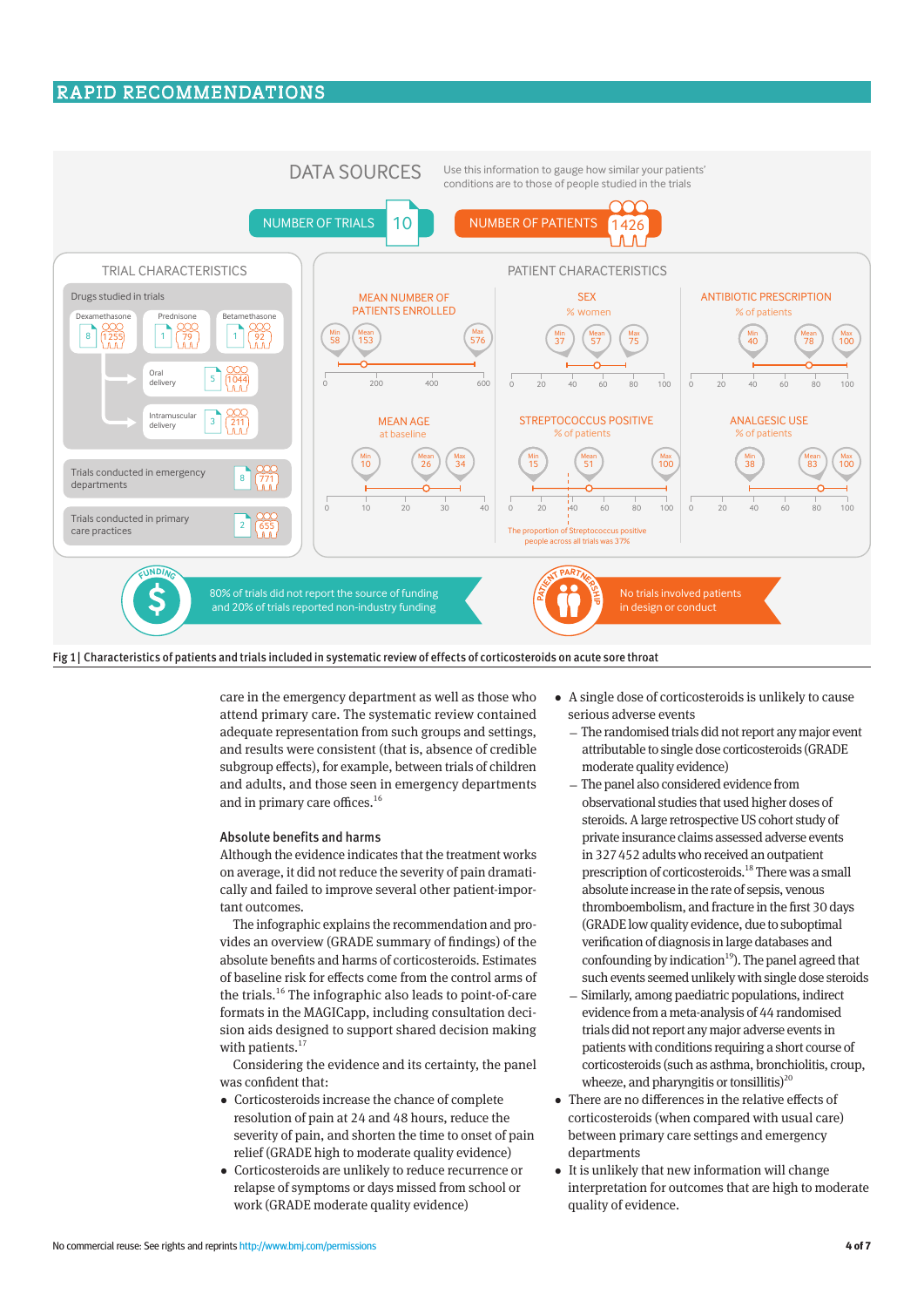# RAPID RECOMMENDATIONS



Fig2 Practical issues about use of corticosteroids to treat acute sore throat

The panel was less confident about whether:

- •  Corticosteroids reduced antibiotic use, due to a lack of improvement or worsening of symptoms in patients not prescribed antibiotics immediately when consulting the physician (GRADE low quality evidence)
- •  Corticosteroids reduced the average time to complete resolution of pain (GRADE low quality evidence).

## Values and preferences

The weak recommendation for corticosteroids reflects a high value on a modest reduction of symptom severity and the time that it takes to achieve such improvement, and a substantial and important increase in the chance of complete resolution of pain at 48 hours.

The panel, including the patient representatives, felt that the values and preferences are likely to vary greatly across patients, which justifies a weak recommendation. For example, achieving complete pain resolution 12 hours earlier may be of little importance for patients who feel less busy in their daily life, have higher tolerance to pain, or whose symptoms are not so severe; whereas it may be very important to patients whose ability to go

## EDUCATION IN PRACTICE

- How do you currently approach giving advice for those with acute sore throat? Do you consider offering corticosteroids?
- The recommendation for corticosteroid use is weak, and patient's preferences are likely to vary. What information could you share with your patient to help reach a decision together?
- Have you learnt one thing from this article that might alter how you consult with patients with sore throat? How might you share this information with colleagues to learn together?
- To what extent do you practice shared decision making for such preference-sensitive decisions?

P

## HOW PATIENTS WERE INVOLVED IN THE CREATION OF THIS ARTICLE

Five people with lived experience of sore throat were full panel members. These panel members identified important outcomes, and led the discussion on values and preferences. These patient representatives agreed that while small reductions in pain severity and time to complete pain resolution (for example 12 compared to 24 hours) were important to them, these values may not be shared by all patients; they expected moderate to great variability in how much importance other patients would place in small reductions in pain. These panel members participated in the teleconferences and email discussions and met all authorship criteria.

to school or to perform at work are compromised, care givers wishing to reduce their children's pain, or patients experiencing their pain as severe.

The panel believes that there is great variability in how much reduction in pain severity or time to complete pain resolution each patient would consider important. However, the greater the reduction in hours to achieve complete resolution of pain, the more likely it is that typical patients would place high value on those outcomes. Patients who place a high value in reducing the symptoms by any amount (such as patients with lower tolerance to pain or with severe symptoms) are more likely to accept receiving corticosteroids.

The weak recommendation for corticosteroids also reflects the concerns that the panel had with acceptability. Specifically, how acceptable is it to treat a condition that is usually not severe and is self limiting with a drug that many patients, practitioners, and other stakeholders know is almost always used for more severe diseases.

The systematic search for empirical data on patients' values and preferences related to sore throat identified 4149 references that were screened at the title and abstract level. From these, we screened 99 full text articles, from which only two provided relevant information on patients' values and preferences (see appendix 1 on bmj.com). Neither of the studies provided additional data that had not been raised by the panel members: the panel had identified appropriate patientimportant outcomes and considered the variability in patient values and preferences regarding sore throat management.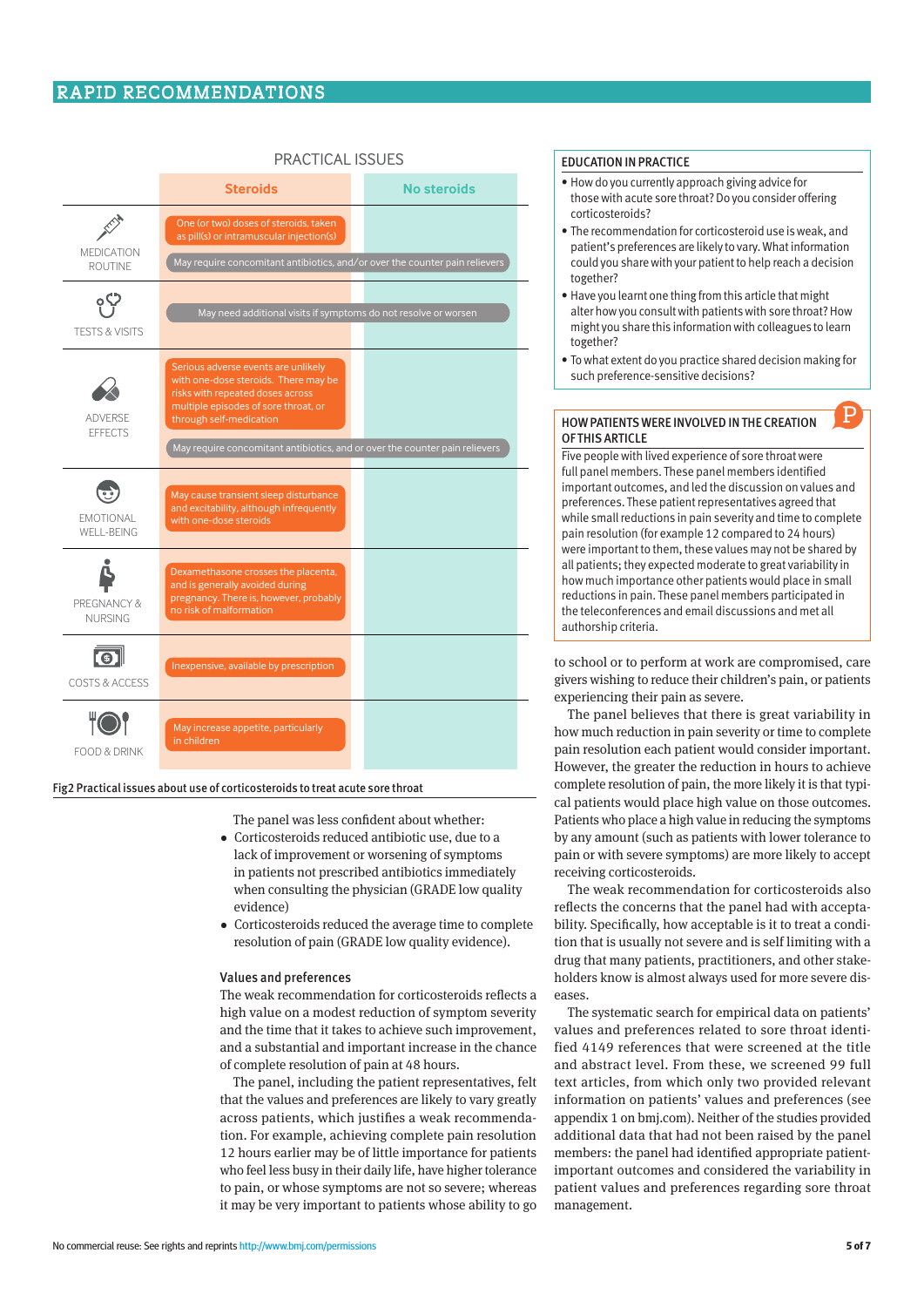#### Table 2|New evidence which has emerged after initial publication

Date New evidence Citation Findings Implications for recommendation(s) There are currently no updates to the article

## Practical issues and other considerations

Figure 2 outlines the key practical issues for patients and clinicians discussing adjunct steroids for sore throat, which are also accessible along with the evidence as decision aids to support shared decision-making in MAGI-Capp. Steroids are typically given as 10mg dexamethasone (or adapted to weight for children: 0.6 mg/kg, up to a maximum dose of 10mg), typically taken as pill or intramuscular injection.

The risks may outweigh the benefits when larger cumulative doses of corticosteroids are given to patients who experience multiple episodes of sore throat, either through multiple visits or for patients who self medicate if prescribed more than one pill for their previous episode. To mitigate this issue, clinicians should administer the medication in office if possible or prescribe only one dose per visit.

## Costs and resources

The panel focused on the patient perspective rather than that of society when formulating the recommendation. Given the low cost of corticosteroids for treating sore throat, implementation of this recommendation is unlikely to have an important impact on the costs for health funders. The treatment is inexpensive and likely to be offered in the context of a consultation that would have taken place anyway. Nevertheless, it remains uncertain whether it may increase the proportion of patients visiting a doctor to get a prescription of corticosteroids.

### **Uncertainties for future research**

Key research questions to inform decision makers and future guidelines include:

- Are there any severe adverse effects of using onedose of steroids for treating sore throat?
- •  What are the effects of corticosteroids, in addition to standard care, in patients with recurrent episodes of acute sore throat?

### **Updates to this article**

Table 2 shows evidence which has emerged since the publication of this article. As new evidence is published, a group will assess the new evidence and make a judgment on to what extent it is expected to alter the recommendation.

Competing interests: All authors have completed the *BMJ Rapid Recommendations* interests disclosure form and a detailed, contextualised description of all disclosures is reported in appendix 2 on bmj.com. As with all *BMJ* Rapid Recommendations, the executive team and *The BMJ* judged that no panel member had any financial conflict of interest. Professional and academic interests are minimised as much as possible, while maintaining necessary expertise on the panel to make fully informed decisions.

Funding: This guideline was not funded.

Transparency: B Aertgeerts affirms that the manuscript is an honest, accurate, and transparent account of the recommendation being reported; that no important aspects of the recommendation have been omitted; and that any discrepancies from the recommendation as planned (and, if relevant, registered) have been explained.

- 1 Evans CE, McFarlane AH, Norman GR, Neale KA, Streiner DL. Sore throats in adults: who sees a doctor?*Can Fam Physician* 1982;28:453- 8.pmid:21286075.
- van Driel ML, De Sutter A, Deveugele M, et al. Are sore throat patients who hope for antibiotics actually asking for pain relief?*Ann Fam Med* 2006;4:494-9. doi:10.1370/afm.609 pmid:17148626. 3 NIVEL Primary care database: Netherlands Institute for Health Services
- Research; 2012. www.nivel.nl/en/dossier/nivel-primary-care-database. Truyers C, Goderis G, Dewitte H, Akker Mv, Buntinx F. The Intego database: background, methods and basic results of a Flemish general practice-based continuous morbidity registration project. *BMC Med Inform Decis*
- *Mak* 2014;14:48. doi:10.1186/1472-6947-14-48 pmid:24906941. 5 Barnett ML, Linder JA. Antibiotic prescribing to adults with sore throat in the United States, 1997-2010. *JAMA Intern Med* 2014;174:138-40. doi:10.1001/jamainternmed.2013.11673. pmid:24091806.
- 6 Bird JH, Biggs TC, King EV. Controversies in the management of acute tonsillitis: an evidence-based review. *Clin Otolaryngol* 2014;39:368-74. doi:10.1111/coa.12299. pmid:25418818.
- 7 Thompson M, Vodicka TA, Blair PS, Buckley DI, Heneghan C, Hay AD. TARGET Programme Team. Duration of symptoms of respiratory tract infections in children: systematic review. *BMJ* 2013;347:f7027. doi:10.1136/bmj.f7027. pmid:24335668.
- 8 Rea TD, Russo JE, Katon W, Ashley RL, Buchwald DS. Prospective study of the natural history of infectious mononucleosis caused by Epstein-Barr virus. *J Am Board Fam Pract* 2001;14:234-42.pmid:11458965.
- Scottish Intercollegiate Guidelines Network. Management of sore throat and indications for tonsillectomy (SIGN 117). 2010. www.sign.ac.uk/ sign-117-management-of-sore-throat-and-indications-for-tonsillectomy. html.
- 10 Little P, Stuart B, Hobbs FD, et al. DESCARTE investigators. Predictors of suppurative complications for acute sore throat in primary care: prospective clinical cohort study. *BMJ* 2013;347:f6867. doi:10.1136/ bmj.f6867 pmid:24277339.
- 11 Atula T. Corticosteroids for sore throat. *Evidence-Based Medicine Guidelines*. 2014. www.ebm-guidelines.com/ebmga/ltk. naytaartikkeli?p\_artikkeli=evd07095#refs.
- 12 Ebell MH, Smith MA, Barry HC, Ives K, Carey M. The rational clinical examination. Does this patient have strep throat?*JAMA* 2000;284:2912- 8. doi:10.1001/jama.284.22.2912 pmid:11147989.
- 13 Chiappini E, Regoli M, Bonsignori F, et al. Analysis of different recommendations from international guidelines for the management of acute pharyngitis in adults and children. *Clin Ther* 2011;33:48-58. doi:10.1016/j.clinthera.2011.02.001. pmid:21397773.
- 14 Del Mar CB, Glasziou PP, Spinks AB. Antibiotics for sore throat. *Cochrane Database Syst Rev* 2006;(4):CD000023. doi:10.1002/14651858. CD000023.pub3. pmid:17054126.
- 15 van Driel ML, De Sutter AI, Habraken H, Thorning S, Christiaens T. Different antibiotic treatments for group A streptococcal pharyngitis. *Cochrane Database Syst Rev* 2016;9:CD004406. doi:10.1002/14651858. CD004406.pub4. pmid:27614728.
- 16 Sadhegirad B, Siemieniuk R, Brignardello-Petersen R, et al. Corticosteroids for treatment of sore thoat: a systematic review and meta-analysis of randomized trials. *BMJ* 2017;358:j3887. doi:10.1136/bmj.j3887.
- Agoritsas T, Heen AF, Brandt L, et al. Decision aids that really promote shared decision making: the pace quickens. *BMJ* 2015;350:g7624.
- doi:10.1136/bmj.g7624. pmid:25670178. 18 Waljee AK, Rogers MA, Lin P, et al. Short term use of oral corticosteroids and related harms among adults in the United States: population based cohort study. *BMJ* 2017;357:j1415. doi:10.1136/bmj. j1415. pmid:28404617.
- 19 Agoritsas T, Merglen A, Shah ND, O'Donnell M, Guyatt GH. Adjusted analyses in studies addressing therapy and harm: users' guides to the medical literature. *JAMA* 2017;317:748-59. doi:10.1001/ jama.2016.20029. pmid:28241362.
- 20 Fernandes RM, Oleszczuk M, Woods CR, Rowe BH, Cates CJ, Hartling L. The Cochrane Library and safety of systemic corticosteroids for acute respiratory conditions in children: an overview of reviews. *Evid Based Child Health* 2014;9:733-47. doi:10.1002/ ebch.1980 pmid:25236311.
- 21 Hayward GN, Hay AD, Moore MV, et al. Effect of oral dexamethasone without immediate antibiotics vs placebo on acute sore throat in adults: a randomized clinical trial. *JAMA* 2017;317:1535-43. doi:10.1001/ jama.2017.3417 pmid:28418482.
- 22 Hayward G, Thompson M, Heneghan C, Perera R, Del Mar C, Glasziou P. Corticosteroids for pain relief in sore throat: systematic review and meta-analysis. *BMJ* 2009;339:b2976. doi:10.1136/bmj. b2976. pmid:19661138.
- 23 Hayward G, Thompson MJ, Perera R, Glasziou PP, Del Mar CB, Heneghan CJ. Corticosteroids as standalone or add-on treatment for sore throat. *Cochrane Database Syst Rev* 2012;10:CD008268. doi:10.1002/14651858.CD008268.pub2. pmid:23076943.
- 24 Korb K, Scherer M, Chenot JF. Steroids as adjuvant therapy for acute pharyngitis in ambulatory patients: a systematic review. *Ann Fam Med* 2010;8:58-63. doi:10.1370/afm.1038. pmid:20065280.
- 25 Wing A, Villa-Roel C, Yeh B, Eskin B, Buckingham J, Rowe BH. Effectiveness of corticosteroid treatment in acute pharyngitis: a systematic review of the literature. *Acad Emerg Med* 2010;17:476-83. doi:10.1111/j.1553- 2712.2010.00723.x pmid:20536799.